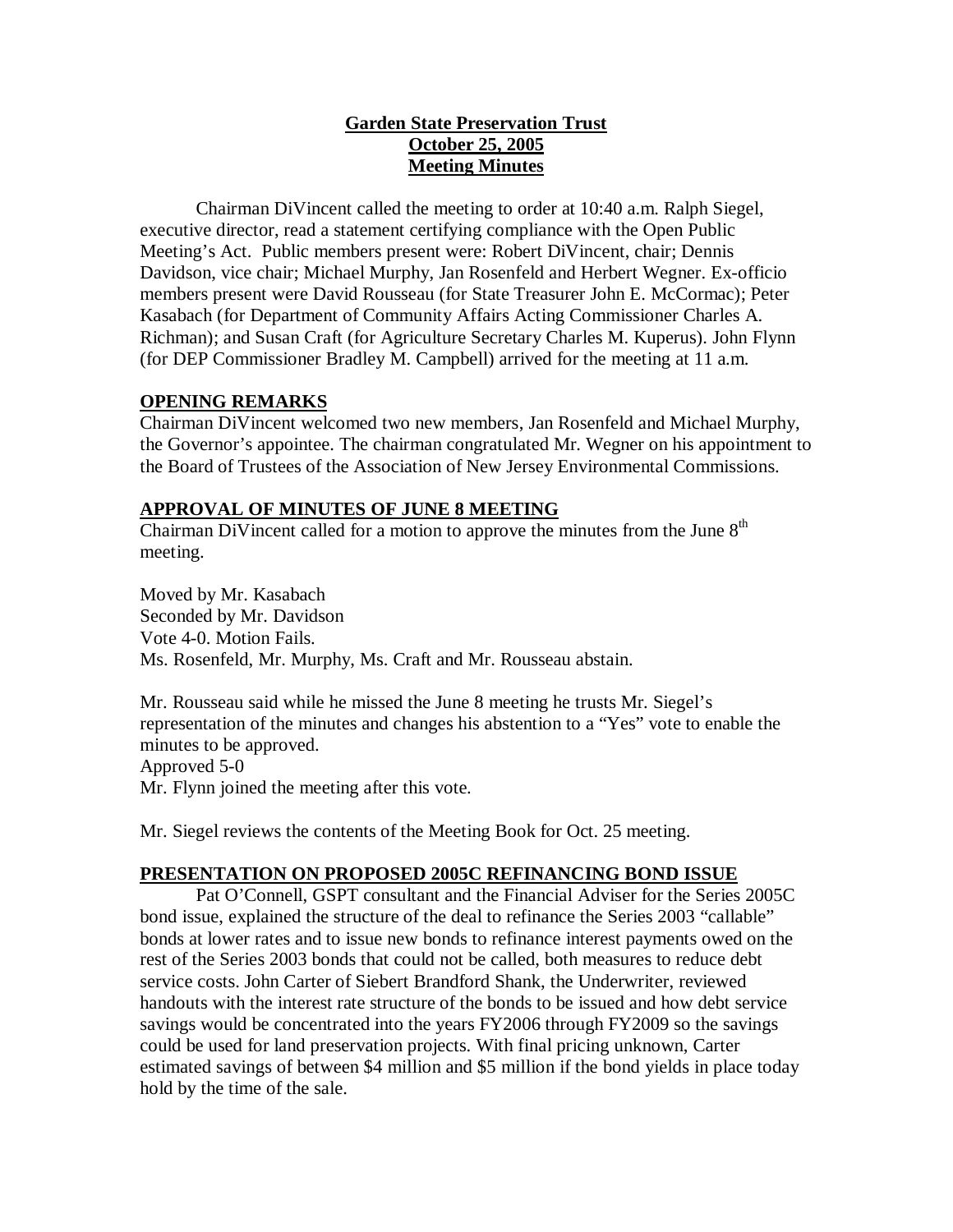Ms. Rosenfeld questioned Mr. Carter about the range of allowable interest costs and whether there was a ceiling after which the refinancing would not save enough money to be worthwhile and therefore would be cancelled. Ms. Rosenfeld questioned why the proposed contract allowed a "true interest cost" of 6 percent, adding she did not believe issuing refinancing bonds at that high an interest rate would save the Trust any money.

Mr. O'Connell and Mr. Carter agreed issuing bonds at a 6 percent interest cost would not be worthwhile. Mr. Rousseau said approval for this refinancing was required from the Legislature's Joint Budget Oversight Committee, which would stipulate minimum present-value savings. Mr. O'Connell said if the interest rates are not favorable enough to provide substantial debt service savings, the sale would not proceed.

## **FOURTH SUPPLEMENTAL CONTINUING BOND RESOLUTION**

Moved by Mr. Murphy. Seconded by Mr. Wegner. Resolution Approved 9-0

## **RESOLUTION #05-010 TO TRANSMIT EXCERPT OF MINUTES**

Resolution approving an excerpt of the minutes of the meeting of October 25, 2005 concerning the Fourth Supplemental Continuing Bond Resolution, and providing staff with authority to provide the Governor's Authority Unit with this excerpt of the minutes.

Moved by Mr. Rousseau Seconded by Ms. Craft Resolution Approved 9-0

# **EXECUTIVE DIRECTOR'S REPORT (FISCAL)**

Mr. Siegel discussed the status of New Jersey Historic Trust expenditures and the adequacy of money in the Garden State Historic Preservation Trust Fund #734. Of the \$1.3 million requested by the Historic Trust, all of it would come from Fund 734.

Mr. Siegel reported the fund had a cash balance of \$17 million and during FY2006 would receive a deposit of an additional \$6 million with expenditures not expected to exceed \$5 million.

On appropriations, Mr. Siegel reported that the Historic Trust, which has a 10 year allocation totaling \$60 million, has had \$36.7 million appropriated to date with \$22.8 million remaining for new appropriations according to the latest snapshot. The sum remaining would cover the \$1.3 million recommended today. If approved by the Legislature, this appropriation would leave \$21.5 million for appropriations in FY2007, FY2008 and FY2009.

# **PRESENTATION OF NEW JERSEY HISTORIC TRUST APPROPRIATIONS RECOMMENDATION FOR FY2006**

Historic Trust Executive Director Barbara Irvine greeted the trust and explained \$1.3 million in 41 recommended grants for Historic Site Management Grants of up to \$50,000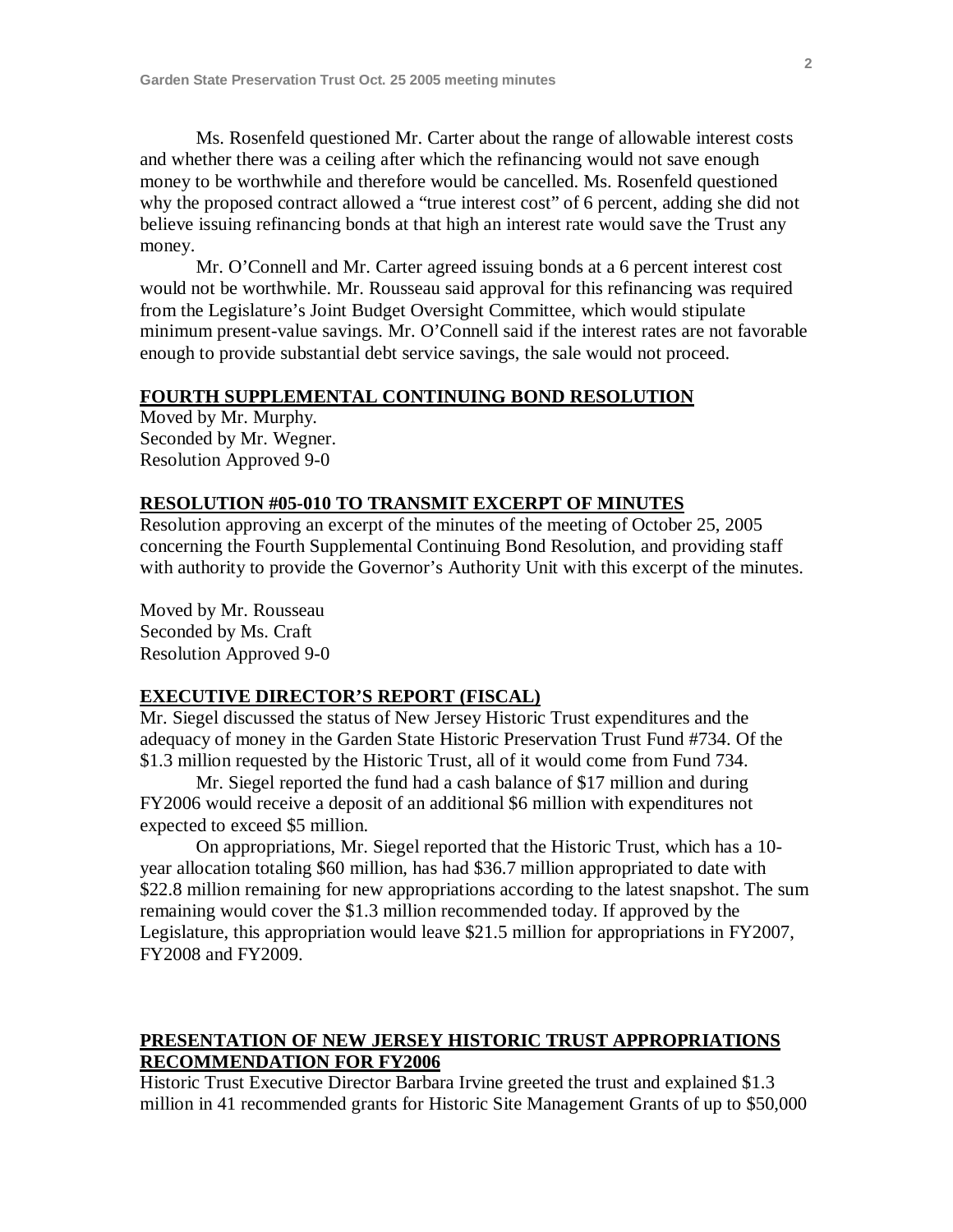to help historic sites prepare preservation plans. Ms. Irvine introduced Ross Sweetland to review all of the recommended grants. Mr. Sweetland conducted a slide show presentation.

Ms. Craft asked about requirements for proposed project sites to be on the National Register of Historic Places. Mr. Sweetland said every site must be deemed eligible and nominated for the National Register in order for advocates to file an application for a grant. He said the site must be formally entered on the State Register with National Register status pending for the grant funding to begin.

Mr. Wegner asked if historic structures which get grant funding can remain in the hands of private owners. Ms. Irvine said all of the applicants must be local governments or nonprofit agencies. Mr. Wegner asked about churches. Mr. Irvine said they are nonprofit organizations.

Mr. Siegel asked Ms. Irvine to explain easements. She said they are not used for Historic Site Management grants but are attached to historic structures that receive the larger capital grants for renovations. Mr. Davidson asked how long these easements last. Ms. Irvine said they once lasted 20 years but with the inception of the GSPT in 1999 the easement was reduced to 10 years.

Ms. Craft asked about projects cut from the funding list. Ms. Irvine said the 41 recommended projects were selected from 65 applications. She said many of these unsuccessful applications had defects.

Mr. DiVincent asked how the grant amount is decided. Ms. Irvine said the grant applicant decides how much money to seek within the cap of \$50,000.

#### **RESOLUTION # 05-011 APPROVING HISTORIC TRUST APPROPRIATIONS**

Resolution Of The Garden State Preservation Trust To Approve New Jersey Historic Trust Historic Site Management Grant recommendations for Fiscal Year 2006

Moved by Mr. Wegner Seconded by Mr. Kasabach Approved 9-0

## **DISCUSSION OF PROPOSED GARDEN STATE PRESERVATION TRUST CODE OF ETHICS**

Deputy Attorney General Clifford Rones, counsel to the Trust, advised that he wished to discuss certain personnel matters regarding the proposed Code of Ethics. Mr. Rones said it would be best to do so in executive session as a matter of attorney-client privilege.

Keith Barrack of the Governor's Office Authorities Unit asked whether the executive session was noticed in the Open Public Meeting Act compliance announcement. Mr. Siegel said it was not. Mr. Rones said the Trust may decide to conduct an executive session during any public meeting without advanced notice.

#### **EXECUTIVE SESSION**

Chairman DiVincent called for a motion to go into closed session for the purposes of discussing personnel matters within attorney-client privilege.

Moved by Mr. Rousseau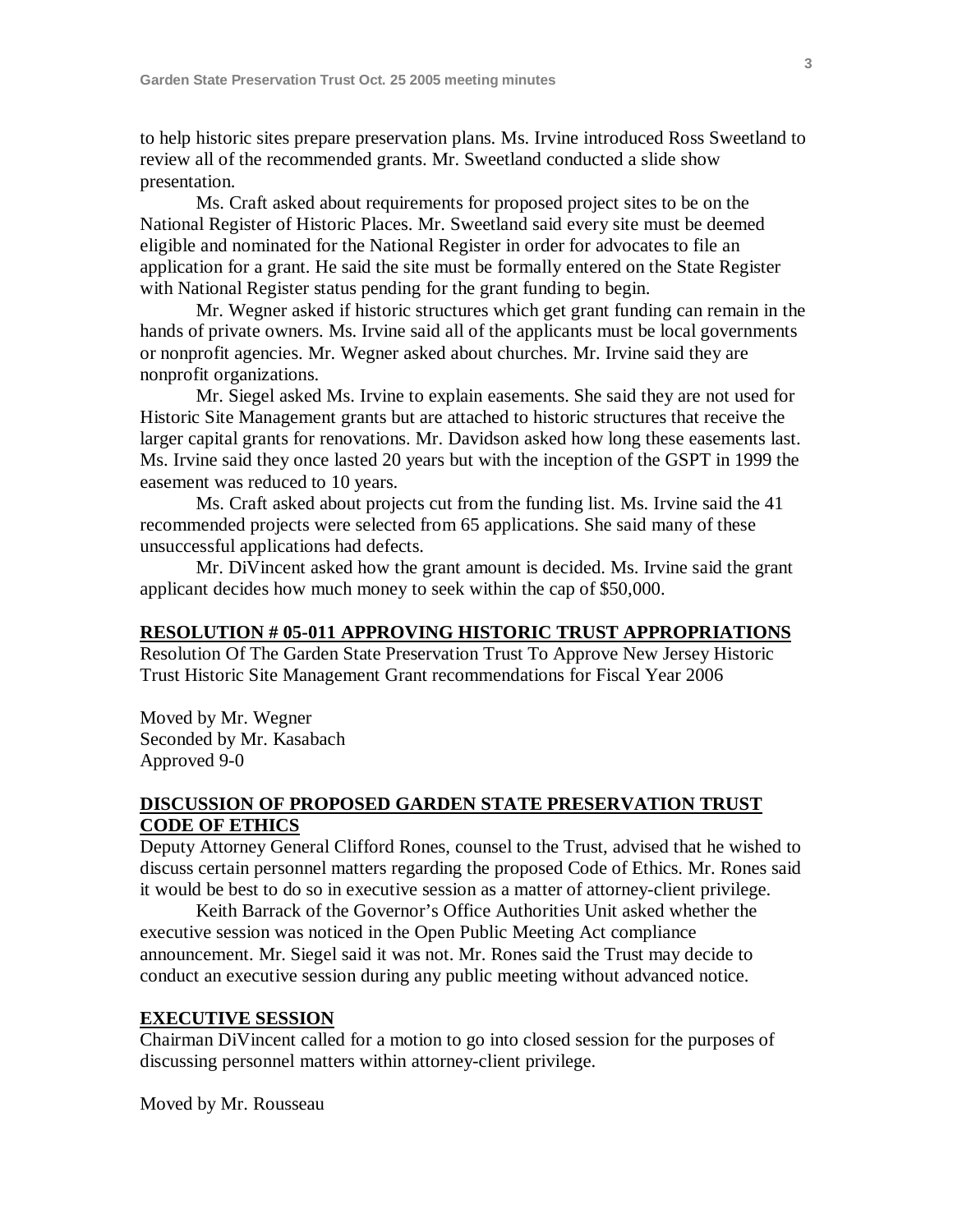Seconded by Ms. Craft Unanimously approved by voice vote Executive session minutes will become publicly available Oct. 25, 2006.

Chairman DiVincent called for a motion to end the closed session.

Moved by Mr. Wegner Seconded by Ms. Craft Unanimously approved by voice vote

#### **RESOLUTION # 05-012**

Resolution of The Garden State Preservation Trust To Adopt the Draft Code of Ethics.

Moved by Mr. Murphy Seconded by Mr. Kasabach Approved 9-0

## **EXECUTIVE DIRECTOR'S REPORT (CONTINUED)**

Mr. Siegel said the GSPT hit 94 percent of its expenditure target for FY2005, which he considered a great success especially since the Expenditure Monitoring Program was not enacted until November 2004 midway through the 2005 fiscal year. He said Chairman DiVincent and Treasurer John McCormac sent letters to the Farmland Preservation Program and Green Acres Program congratulating them for their efforts on timely expenditures.

Mr. Siegel reported 11 appropriations bills totaling \$365 million for GSPT projects passed the Legislature in late June and were signed by Acting Gov. Codey at an August 8 ceremony in Freehold.

Mr. Siegel reported S-1370 to improve GSPT interest earnings on trust fund dollars stalled again in June.

Mr. Siegel reported on the July 12 Installment Purchase Agreement conference. He said it was well-attended and thorough. He said an entire IPA marketing package would be prepared for Trust consideration.

Mr. Siegel reported on the progress of the stewardship research work directed by the Trust at the June 8 meeting. He said surveys have been developed and sent to key figures in the land preservation and wildlife refuge communities.

## **PRESENTATION ON STEPHEN SMALL LETTER**

Mr. Siegel made a presentation on a 2001 letter from Stephen J. Small Esq. to the New Jersey Conservation Foundation concerning New Jersey's State Agriculture Development Committee easements on preserved farms. The presentation was made at the direction of Chairman DiVincent given at the June 8 meeting.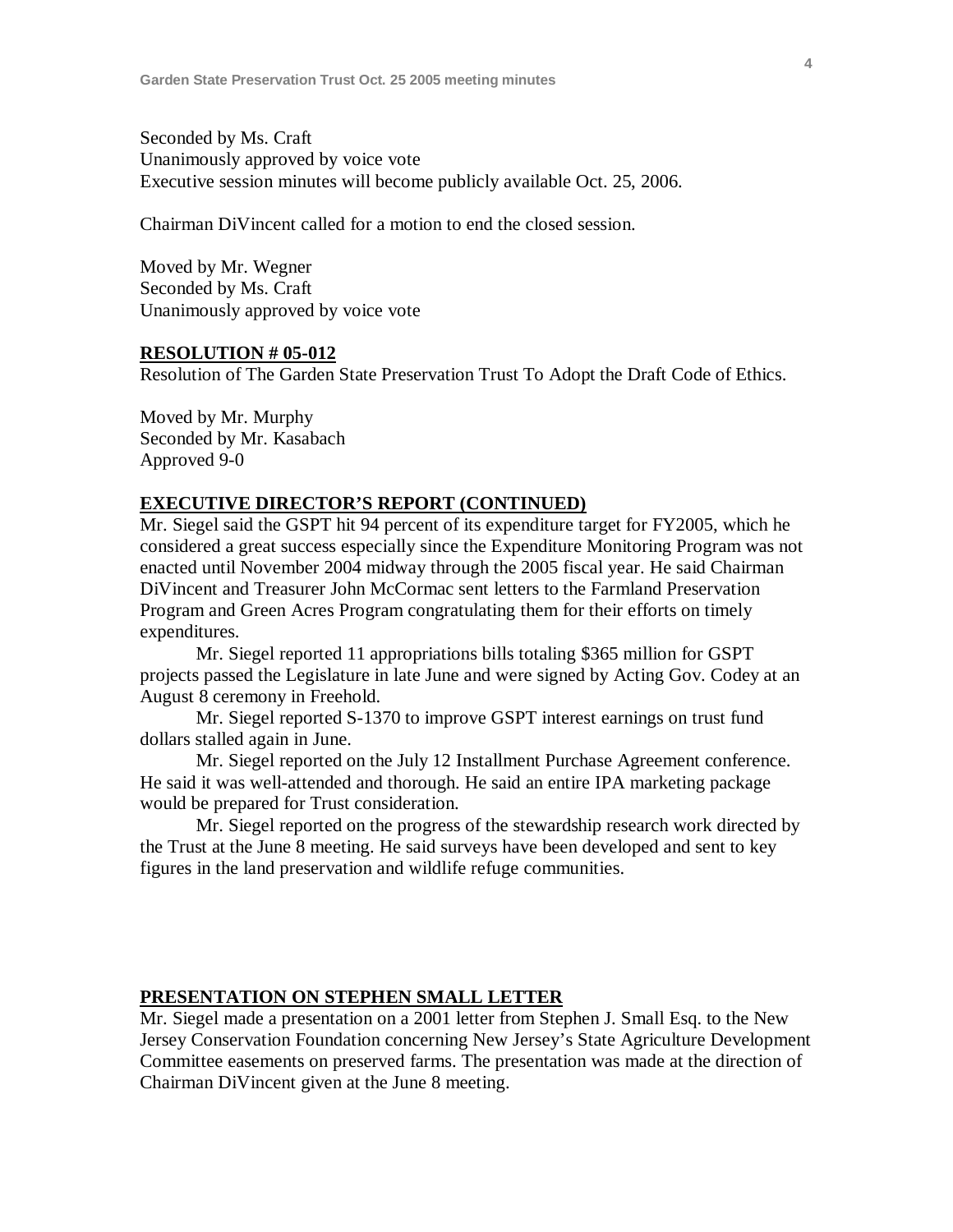Mr. Siegel reviewed facts in the letter, Mr. Small's credentials and his own research effort, which included discussions with State agency officials, e-mail traffic with Mr. Small and an interview with Mr. Small conducted by GSPT consultant Pat O'Connell.

Mr. Siegel discussed Mr. Small's viewpoint that SADC deeds of easement on preserved farmland fail to meet IRS requirements for tax deductions because the allowance for agricultural development does not comply with IRS requirements for conservation of land. Mr. Siegel said Mr. Small suggests limitations on allowable ground coverage by structures or paving to correct the defect.

Mr. Siegel in his own analysis said protecting tax deductions are important to stretch GSPT dollars over more projects. He said landowners who make voluntary donations or bargain sales to gain tax deductions are fiscal partners to the GSPT and for this reason he said it was essential for the GSPT to monitor and address tax deduction issues.

Ms. Craft and Mr. Wegner said the GSPT should not pursue this matter and they did not know why the Small letter was a topic for a GSPT meeting. Ms. Craft said few farm owners offer bargain sales and so the tax deduction question is not relevant in farmland preservation.

Mr. Wegner said he took a tax deduction on the easement he sold on his family farm in Pittsgrove. Mr. Siegel said he had been of the impression bargain sales were common in farmland preservation. Mr. Davidson said bargain sales and tax deductions were instrumental in most preservation deals conducted by nonprofit agencies.

Mr. Davidson said he wanted some policy limiting coverage of preserved farms but he did not believe the tax-deduction issue was the way to address the matter.

Mr. DiVincent said the Small letter need not be discussed further or pursued at future meetings.